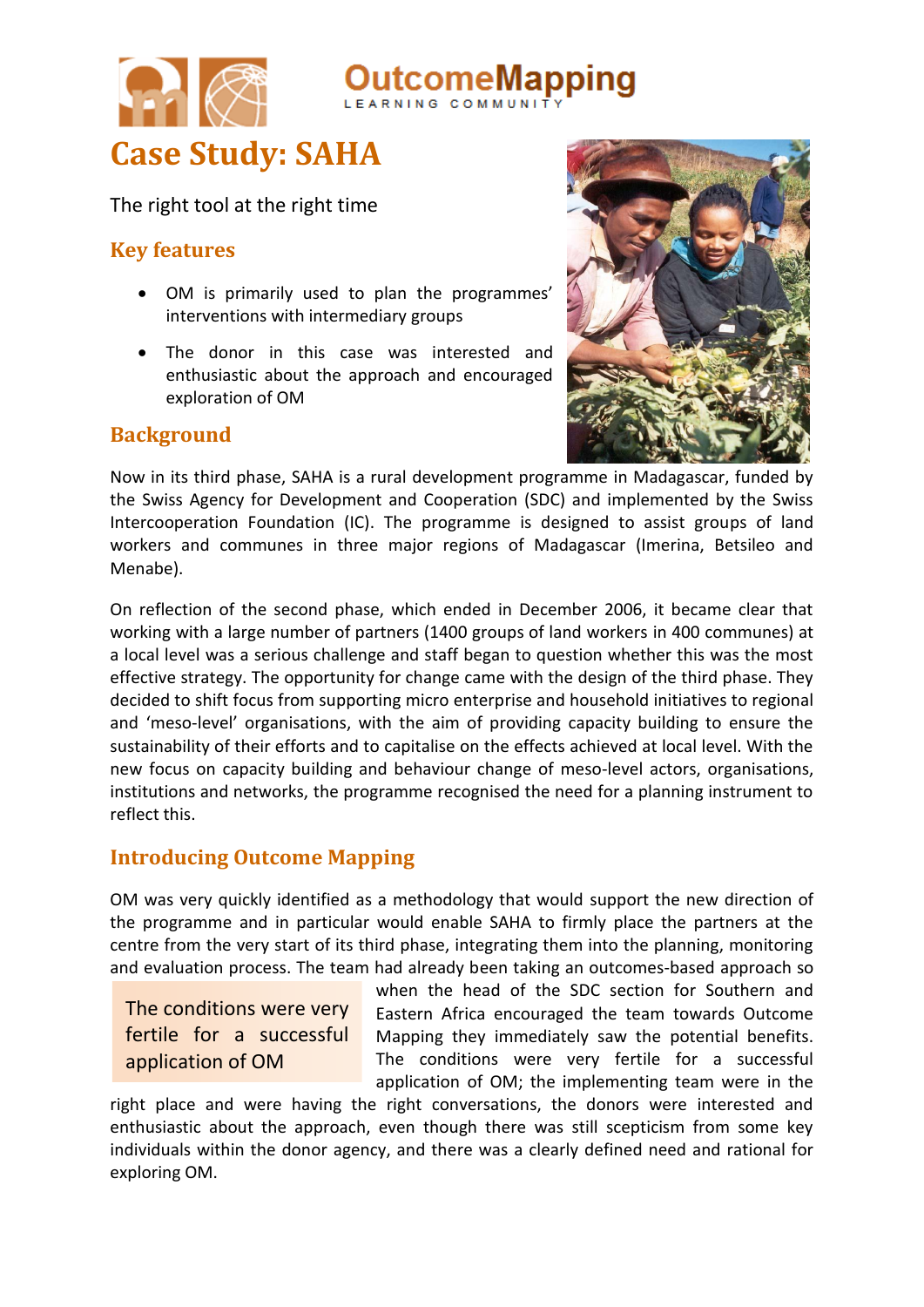

pping

An early obstacle to the adoption of OM was the lack of in-house expertise and competency. To address this, it was decided to bring in an experienced consultant to support the process and facilitate the application of OM. For SAHA, this was crucial, it meant that they didn't have to focus on the methodological and process issues and could spend all their energy on the content of their programme strategy.

Another challenge was the shift that OM demanded in terms of planning and running the programme. The team had become used to a project centred approach with a largely controlling role. OM on the other hand brings a partner centred approach with a loosening of control. This shift in mindset took almost six months but ultimately proved not to be such a strong hindrance.

The first contact the team had with OM was through the manual, but once the consultant was hired, the team was led through the OM process during a strategic planning workshop in September 2006. Following the initial training, the external consultant maintained contact with the team as a back-stopper, providing support as and when it was needed. The team also engaged in the wider OM community, by attending the OM users' conference in Niamey in January 2007 and by participating on the online learning community (outcomemapping.ca).

The planning workshop, run by Daniel Roduner, the external consultant, had the ambitious aim of familiarising the team with OM, planning the next three years of the programme and to build the inclusion of the partners into the planning process.

Before the workshop, the team, with support from the external consultant, developed a mission statement (based on the mission statement of IC and in coherence with national strategies and policies) and had begun to map out their boundary partners, some of whom were invited to join the workshop. In order to assure an open and transparent process, non boundary partners were also invited; they provided perspectives from other programs (i.e. strategic partners), national policy makers, and other key actors in rural development within the three regions (i.e. financial institutes, and others).

Prior to the planning workshop, which centred mostly on the intentional design, the program implementation team spent considerable time for reducing the 1,500 groups of workers (maître d'ouvrage; partners of the current phase) into to six manageable categories of boundary partners of the new phase. Because of the vast number of partners, the highly participative workshop design, and the iterative process for defining the outcome mapping components for each group of boundary partner, it was decided not to discuss the M&E tools immediately, but a process was put in place to develop appropriate tools and structures for M&E.

In order to highlight the change in direction of the programme, the team strictly stuck to the OM terminology, recognising that the use of language can help embed the concepts behind the methodology.

# **Applying OM**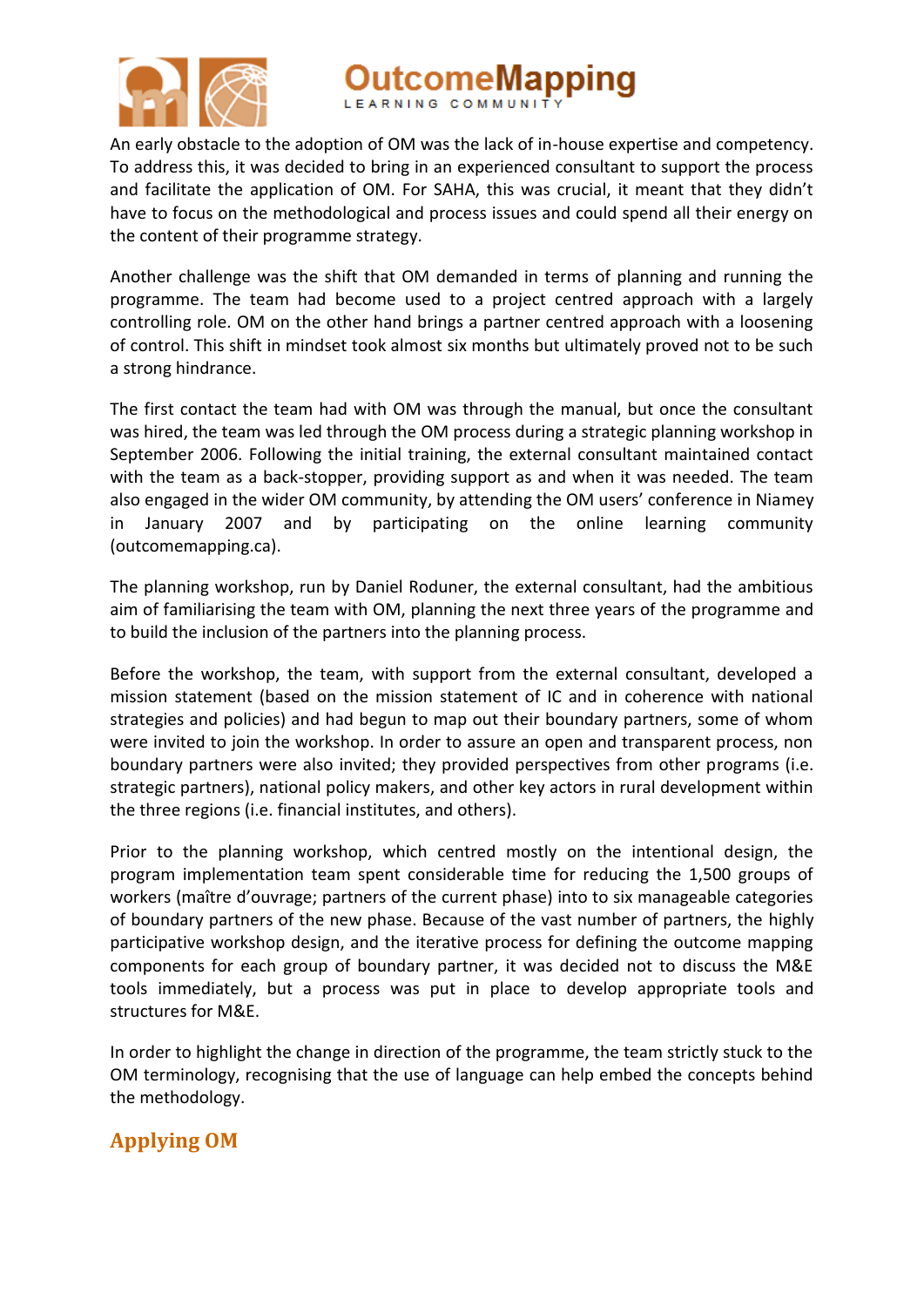

# **utcomeMapping**

The application of OM in this case was led by Ony Rasoloarison, responsible in SAHA for the monitoring system, in close collaboration with the external consultant. The team was directed through the Intentional Design steps of OM, sticking closely to the manual. The only deviations made were the omission of the Strategy Maps tool. It was felt that, because of the confusion between strategies and activities presented in this tool, it didn't have a clear benefit to the team. Instead, the team elaborated clear strategies which included logistics such as action plans and budgets. The Intentional Design focused on setting up strategies to work with 6 distinct groups of boundary partners, rather than trying to deal with each partner separately. Additionally, the participants of the workshop elaborated clear "E" strategies, for influencing the environment of each category of boundary partners.

They diverted from OM for the M&E steps as they felt that the OM manual didn't give enough guidance on how to plan and implement the M&E system. They developed their own M&E manual to outline the M&E process, team member responsibilities and use of the monitoring tools. The manual also included guidance on analysing, synthesising and reintegrating the information into the new planning processes. It was from this that a number of journals were developed; on strategy, outcomes, organisational practices, context and 'impact', with matrices being sent to each region for them to fill in and send back to the centre. An important question that had to be answered was *what information is needed at what level?* The regional teams needed information for operational planning and adjustments, while the central project director was more concerned with strategic planning and the donating agencies needed information to support their accountability concerns. The M&E system had to respond to each of these uses and users.

## **Concluding remarks**

A number of important lessons have emerged from this case:

- OM can engender new ways of working. OM helped the SAHA team in shifting their focus from managing grants to building partnerships and building capacities.
- OM builds natural feedback mechanisms into everyday work. OM helped to develop a culture of 'questioning', teamwork, reflection and exchange which wasn't so prevalent before. These principles were made explicit through OM and a number of practices were standardized throughout the programme.
- It is important to familiarise the implementation team in the OM process before the planning process. Attempting to train team members in the OM methodology during the planning workshop proved challenging and time consuming for SAHA.
- It is important to recognise that OM is not a standalone approach. A certain level of understanding about the programme and context is required before even deciding to implement OM. Also, OM doesn't include logistical or management details and these need to be taken into account independently.
- Working with OM means constant learning and adapting. Having a functional and pragmatic M&E system is the result of designing, testing, analysing and adapting; and again testing and so forth. Any team eager to learn and to adapt own practices can